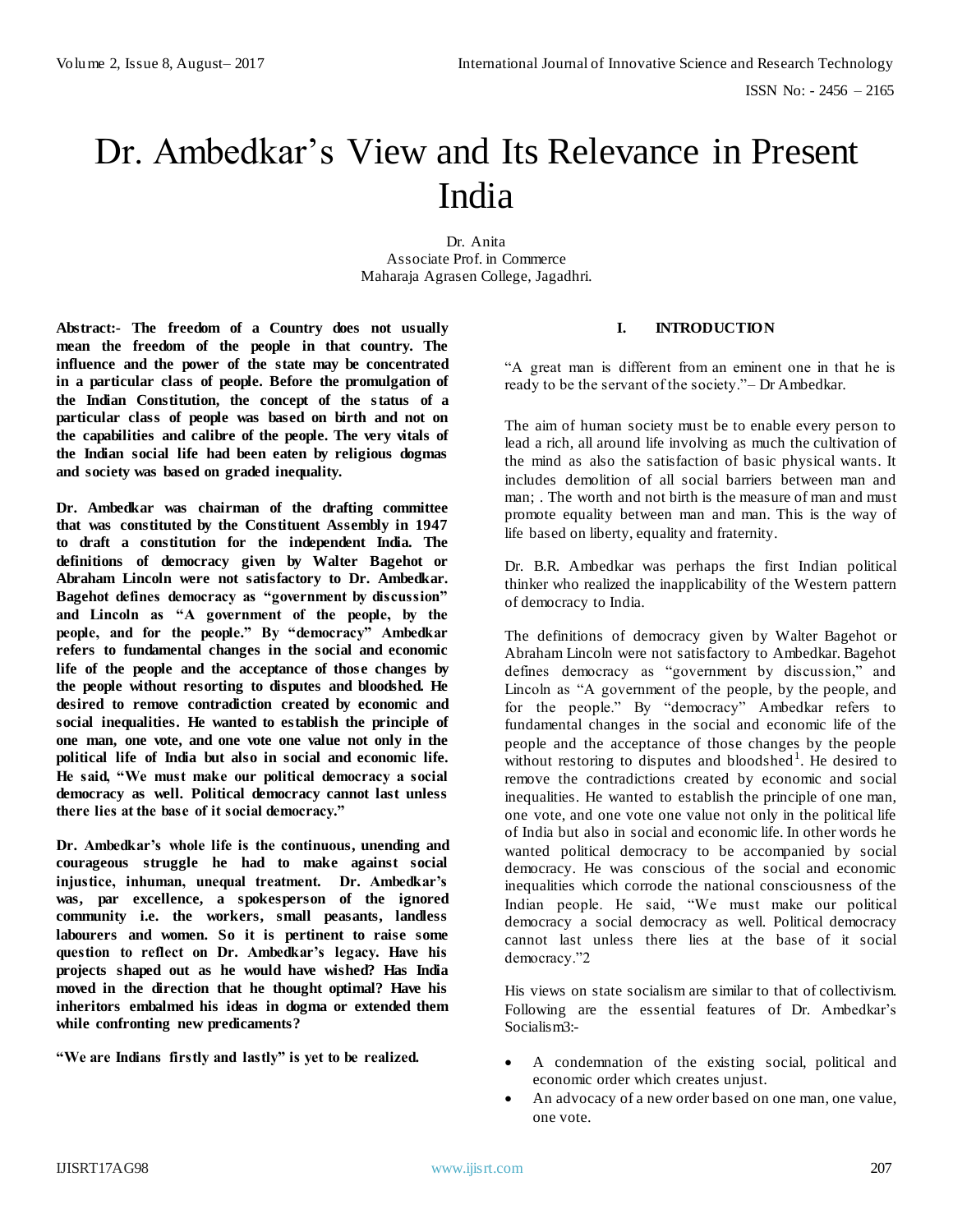- A belief that this ideal is realizable in state socialism and parliamentary democracy.
- The conviction that immorality of established order is traceable to the attitude of Hindus and to corrupt social institution.
- A programme of actions leading to the ideal to be achieved through constitutional means only; and,
- A revolutionary will for establishing social democracy to carry out the programme of social solidarity.

### **II. AMBEDKAR BEYOND DALIT ICONOGRAPHY: ARCHITECT OF THE MODERN INDIA**

Dr Ambedkar indeed falls into the list of great men who have served India since time immemorial. But it's a tragedy that Ambedkar has been reduced to a Dalit icon and is remembered only as the Chairman of the Constitution Drafting Committee of India. But Ambedkar's contribution in shaping the modern India is not limited to framing the constitution or championing the rights of Dalits & socio-religious reforms. Therefore, it is necessary to remember his role in the other arenas during the crucial period when modern India was taking shape.

In the pre-independence year of 1936, Dr. Ambedkar founded the Independent Labour Party (ILP) to champion the cause of workers when even Congress was ambivalent about the issue. His party demanded strong labour laws, remunerative wages, to fix maximum hours of work, leave with pay and a sanitary dwelling at reasonable amount. It advocated an extensive programme for the improvement of educational facility in technical institutes and an end of feudal practices and mindset.

He was instrumental in reducing the factory hours from 14 to 8 hours. He is also credited in framing various laws for welfare of women labours, mention worthy among them are: Women Labour Welfare, Women and Child Labour Protection Act and Maternity benefit for women. Indian Factory Act was also framed under his supervision. Due to his untiring efforts, National Employment Agency (Employment Exchange) came into being. Dr. Ambedkar also enacted the Employees State Insurance (ESI) scheme for providing workers with medical care, compensation for injuries, insurance etc. Dr. Ambedkar was also instrumental in enacting the Coal Mines Safety (Stowing) Amendment Bill for the benefit of the mine workers on January 31st, 1944. On 8th April 1946, he brought the Mica Mines Labor Welfare Fund, which helped the workers with housing, water supply, education, entertainment, and cooperative arrangements. Beside this, he is also credited to introduce various welfare initiatives for workers such as providing them with Dearness Allowance (DA), Leave Benefit to Piece Workers and Labour Welfare Funds. In 1943, he brought the Indian Trade Unions (Amendment) Bill for the compulsory recognition of trade unions. Apart from the above mentioned initiatives, other significant measures taken by him to ensure the welfare of the workers are: Health Insurance

Scheme, Factory Amendment Act, Labour Disputes Act and determination of minimum wages.

# **III. INDIA'S CURRENCY PROBLEM**

Dr. Ambedkar was an economist by training and had written three seminal works on the Indian economy namely: Administration and Finance of the East India Company, The Evolution of Provincial Finance in British India *and* The Problem of the Rupee: Its Origin and Its Solution. The institution of Reserve Bank of India (RBI) was based on the ideas that Dr. Ambedkar presented to the Hilton Young Commission. Equally important is the fact that he was also the architect of Finance Commission of India, which is among the most important constitutional bodies today (it is appointed every 5 years & defines the financial relation between the center & states).

### **IV. AGRICULTURE AND LAND REFORMS**

Dr. Babasaheb Ambedkar had made in-depth study of Indian Agriculture, wrote research articles, organised Seminars and Conferences in order to Solve the problems of agriculture and farmers, also led farmer's movement. His thoughts on agriculture are found in his article "Small Holdings in Indian and their remedies"(1917)and also in "Status and minorities"(1947).He mentioned that holdings of lands by few people is an acute problem of Indian agriculture which has various disadvantages, like difficulties in cultivation and utilization and resources, increasing cost, low productivity, inadequate income and low standard of living. According to Dr. Ambedkar Productivity of agriculture is related to not only with the size of holdings of land but also with other factors such as capital, labour and other inputs. Therefore if capital, or labour etc are not available in adequate quantity and quality, then even a large size land can become unproductive. On the other hand small size land become productive if these resources are available in plenty. With this thought the 'Land Ceiling Act' is passed after Independence. He also mentioned about the slavery and exploitation of Labour bounded under caste system is extremely bad for economical development and fought for its abolition. His other suggestion for solving agriculture problem is collective farming, economic holding of land or equal distribution of land,

Large scale Industrialization, Provision of money, water, seeds and fertilizers by the government, cultivation of waste land by allotting waste land to landless labour, minimum wages to labours, control and regulation of private lenders of loan to farmers.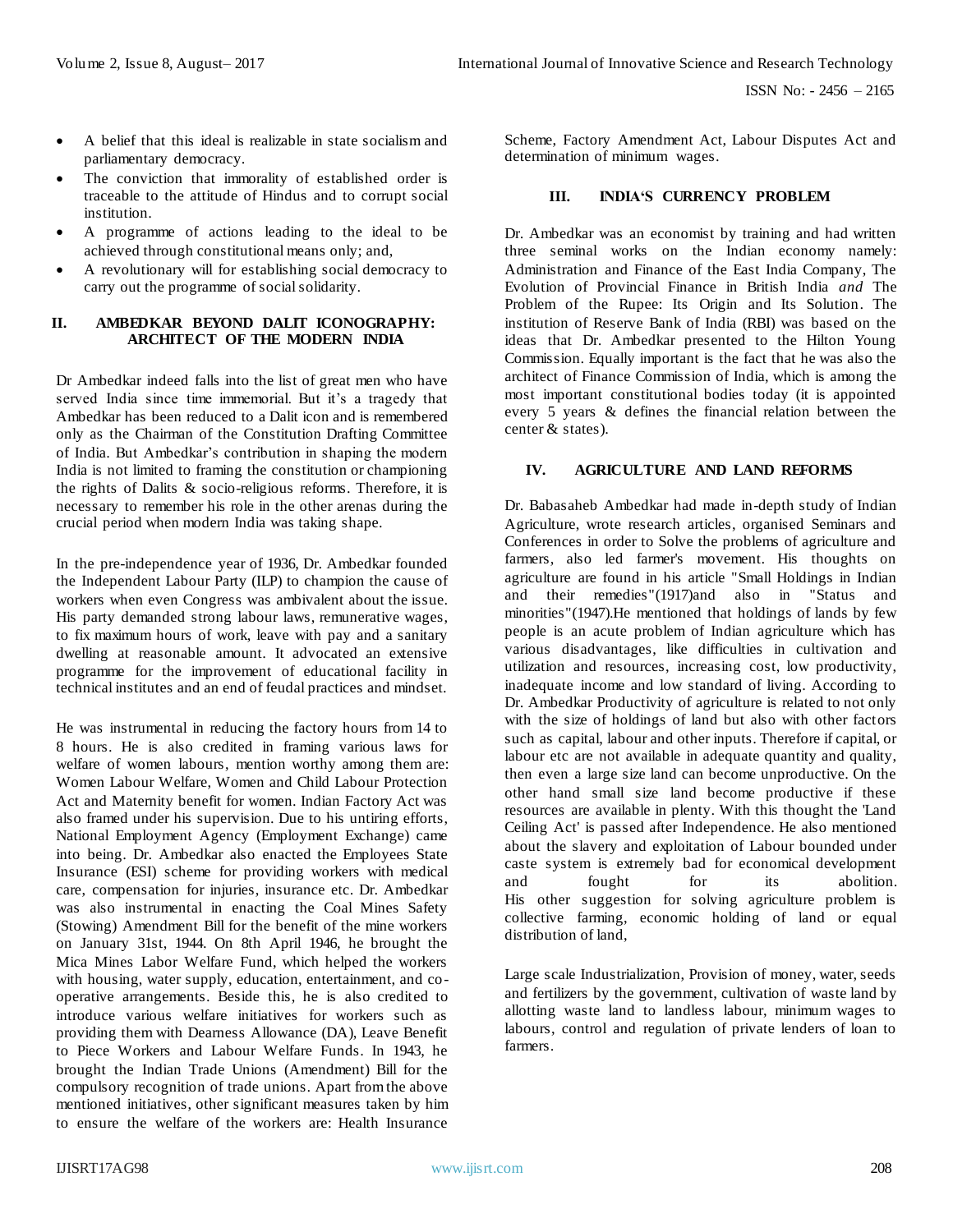# **V. NATIONALISATION OF INDUSTRIES**

Dr. Babasaheb Ambedkar thought that fast development of India is impossible without Industrialization. According to him creating large scale employment produces essential goods for mass consumption. It utilizes raw materials, reduces foreign dependence and increasing security to labour, ultimately leads to the overall economical development of the country. The private sector industries can not make big industries for want of large scale investments. So, government should come forward to start large scale industries .The smaller industries should be kept in private sector. The insurance and transport companies should be nationalized. Rights to strike should be given to labourers. After the independence the industrial policy of the Indian government is in keeping with Dr. Ambedkar's expectations.

### **VI. DEMOCRATIC STATE SOCIALISM.**

Dr. Babasaheb Ambedkar has presented a Democratic State Socialism to the constitution committee. The main points of it are

- All basic industries should be owned and run by the state.
- Insurance and agriculture should be nationalized and managed by the state.
- Maintenance of Productive resources by state.
- Just Distribution of Common produce.
- Provision for compensation of land or industry acquisition in the form of bonds.
- The distribution of village and among the families in a village for collective farming.
- No discrimination as landlord, tenants and agriculture labours.
- All agriculture input like capital, seeds fertilizers etc would be provided to collective farming by the government.
- Distribution of agriculture income only after payment of land revenue tax.
- Punishment according to rules who do not follow

# **VII. FREE ENTERPRIS ES ECONOMY**

Surprising enough Dr. Ambedkar had already suggested free economy, globalization, liberalization and privatization as early as in 1923, Recently Indian government has adopted this policy. In this repect Dr. Ambedkar was a century a head. He had stressed that the value (Price)of a rupee must be kept stable if the policy of free economy is to be successful.

# **VIII. POPULATION CONTROL - FAMILY PLANNING**

Dr. Babasaheb Ambedkar said that the control of the country's economy is impossible if the population is not controlled. Hence he forcefully argued for population control and family planning in India. Later on in keeping with his views the govenment of India has adopted family planning as a national policy.

#### **IX. ECONOMIC UPLIFTMENT OF INDIAN WOMEN.**

Dr. Babasaheb Ambedkar's contribution to economic development and progress of women is significant. According to him, participation of women in the economic development is impossible without developing their social status and equality. But due to bad economic conditions of women in India, India's economic progress is hampered. So, it is important to improve the economic condition of women and give them equal rights and freedom of occupation.

# **X. CONCEPT OF HUMAN CAPITAL.**

Dr. Ambedkar argued that concept of human capital in india is useless if the poorer and down trodden untouchable dalits are not recognized by other classes as human being with equal social prestige and religious basis. It is therefore impossible to use this human capital in the economic development of India.\

#### **XI. THREAT TO AMBEDKARIS M**

- There are so many NGO's in the name of Babasaheb Ambedkar in India and abroad also. Unfortunately real thoughts of Babasaheb Ambedkar are not reaching to the masses in desired manner. The NGO's are more interested in minting money from the Government exchequer rather than spreading the real message of Ambedkar.
- The Neo-pseudo rich culture in Dalits who have earned a lot after getting benefits of reservation is also a big threat to the survival of Ambedkarite thoughts. This class within caste in fact could have worked for spread of Ambedkarite thoughts but they are busy enjoying pseudo rich culture and are transferring same to their children. They are not allowing their children to struggle in life, they make things easy for their children. In fact they are not aware of the future implications of this fast emerging phenomenon of neo-pseudo rich culture. They shirk from discussing plight of their caste and their forefathers in front of their children.
- Worshipping Ambedkar as deity (Pseudo-Ambedkarism). Babasaheb Ambedkar himself said that his real death will be on the day people start worshipping him and garlanding his photo/statues. If we make Babasaheb to stand in the lines of Hindu deities it will be contradiction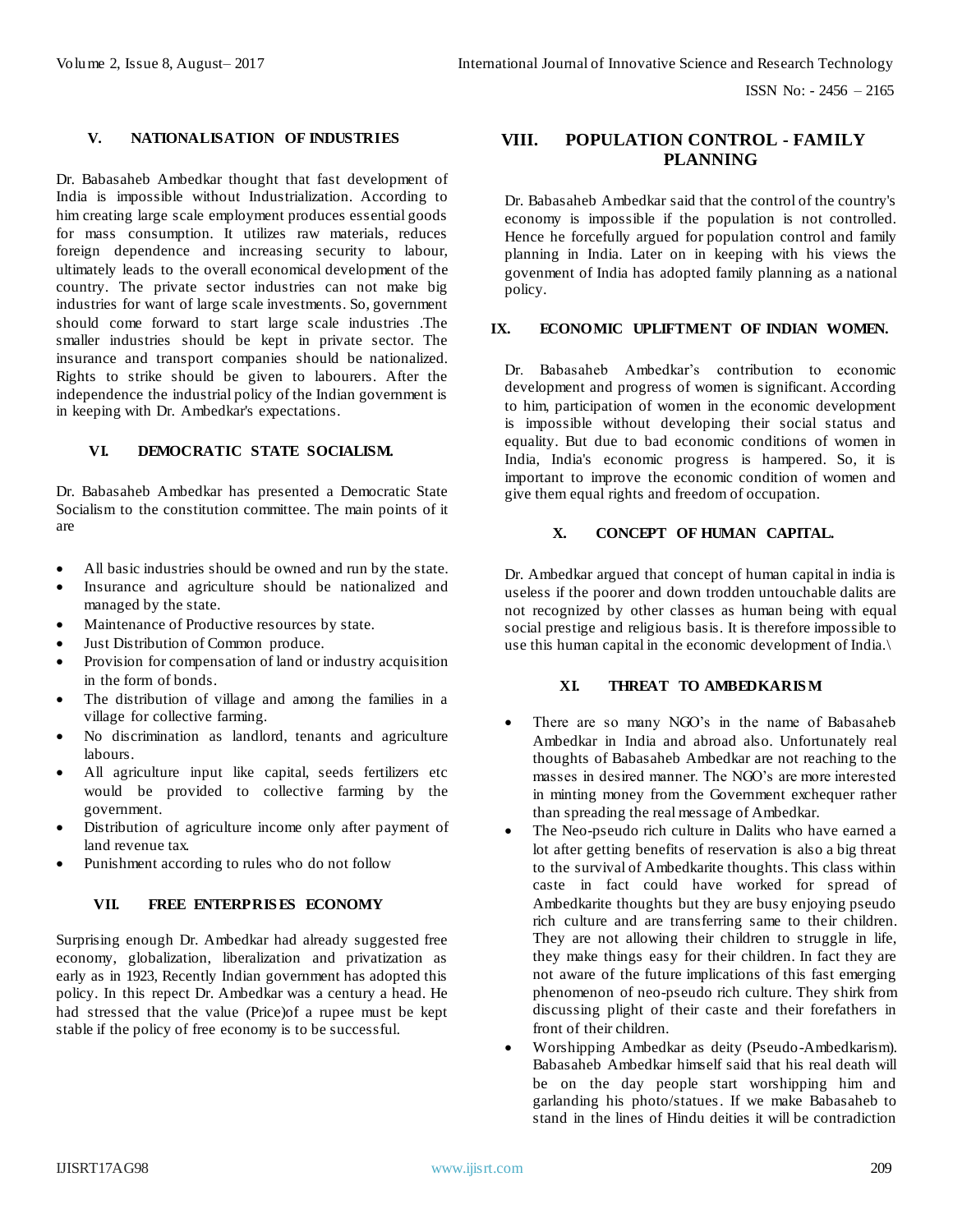to the philosophy of Babasaheb Ambedkar. Instead of worshipping, what is needed is that to follow the thoughts of Ambedkar.

- Ambedkarism not being transferred to the next generation. None amongst us even those who consider themselves as true Ambedkarite are telling their children regarding Babasaheb Ambedkar and his struggle for us. If the next generation is not made to understand Ambedkar and the Ambedkarism than Ambedkarism will remain restricted up to library racks only. 7.
- Less takers of social ideology. Commercialization/economic growth in competitive market has made our people to think on those lines only. There are hardly any takers of social ideology. There are hardly any dedicated individuals who can come forward and carry this mission ahead on daily basis.
- Social ideology in isolation. Not linked with religious and spiritual ideology whose takers are much more than social ideology. It has been seen that Religious/spiritual ideology is overshadowing social ideology. This is a pan Indian phenomenon that more and more Dalits are adopting some kind of sprituo-religious philosophy including philosophy of our own saints/revolutionaries. There is no second thought that pure spiritual philosophy weakens the human mind. A weak mind cannot think in terms of social revolution.
- Indian Media, politicians, intellectuals including historians downplayed the role of Babasaheb in shaping modern India. They never kept Dr. Ambedkar in the line of Gandhi, Nehru.

# **XII. CONCLUSION**

Today we are the Indians are proud of our constitution proud of our democracy for which credit can be attributed among others to Bharat Ratna Dr. B.R. Ambedkar as he was architect of our constitutions. He observed democracy is a form of government by which revolutionary changed are brought about the economic and social life of peoples without bloodshed. Dr. Babasaheb Ambedkar was of firm belief that that two basic deficiencies in the Indian Society i.e the complete absence of equality and deficiency in recognition of the principle of fraternity shall be biggest hindrance in achieving the Justice, Liberty, Equality, Fraternity for unity and integrity of the Indian Union. So he warned in Constituent Assembly its self,

"On the 26thJanuary 1950, we are going to enter into the life of contradictions. In politics we will be recognizing the principle of one man one vote & one vote one value. In our social and economic life, we shall by reasons of our social and economic structure, continue to deny the principle of one man one value. How long shall we continue to live the life of contradictions? How long shall we continue to deny equality in our social and economic life? If we continue to deny it for long, we shall be putting our political democracy in peril. We must remove this contradiction at the earliest possible moment or else those who suffer from inequality will blow up the structure of political democracy which this Assembly has so laboriously built up."In the backdrop of Naxalites movements, Kashmir problem and other unrest that is increasing each passing day in India, we can well imagine the relevance of the above remarks of this great intellectual Giant. I conclude with the remarks that while deliberating Ambedkar & his phenomenon we must try to put a realistic and rationalistic view of the Principles and Thoughts of Babasaheb Ambedkar to the masses. We also must endeavor to carry forward Ambedkarism to the generation next by adopting ways and means for the same. Ambedkarite methods has to be applied to present day conditions to give political power in the hands of majority, that shall be annihilating the Caste by virtue of socio-educational-economic upliftment of the majority. So let us dedicate and devote 21st century to this great intellectual Giant for achievement of Liberty!Equality!!Fraternity!!! for long lasting peace and prosperity for mankind.

An erudite scholar and thinker of international repute, " one of the finest flowers of the twentieth century renaissance,  $4a$ valiant fighter for human freedom and dignity, Ambedkar's life and work shall remain a source of inspiration to man and women all over the world for a long time to come.

"We are Indians firstly and lastly" is yet to be realized

#### **REFRENCES**

- [1]. Speech delivered by Dr. B.R. Ambedkar before the members of the Poona District Law Library on 22, December 1952, quoted in Dr. Ambedkar college, Magazine, Mahad, 1962.
- [2]. Constituent Assembly Debates , (25-11-1949) Vol. XI, p. 972.
- [3]. Nim, Hotilal, (ed), op. cit, p. 92.
- [4]. Roy, M. N., Personal communication from M. A. Joshep Ochanthuruthu, cochin-1.
- [5]. G. S. Lokhande , Democracy and socialism, Bhimrao Ramji Ambedkar, A Study in social Democracy, 1977, p22-24 and 35.
- [6]. Dr. Shanker Chatterjee, Dr. B.R. Ambedkar: Architect of our Constitution, Social Welfare Vol. 63 April 2016 p7.
- [7]. Praveen Ghodeswer, Dr. Ambedkar thoughts on Caste System Social Welfare Vol. 63 April 2016 p10.
- [8]. [WWW.Google.com,](http://www.google.com/) Abhinav Parkash Singh, Ambedkar Beyond Dalit Iconography. Architect of Modern India.